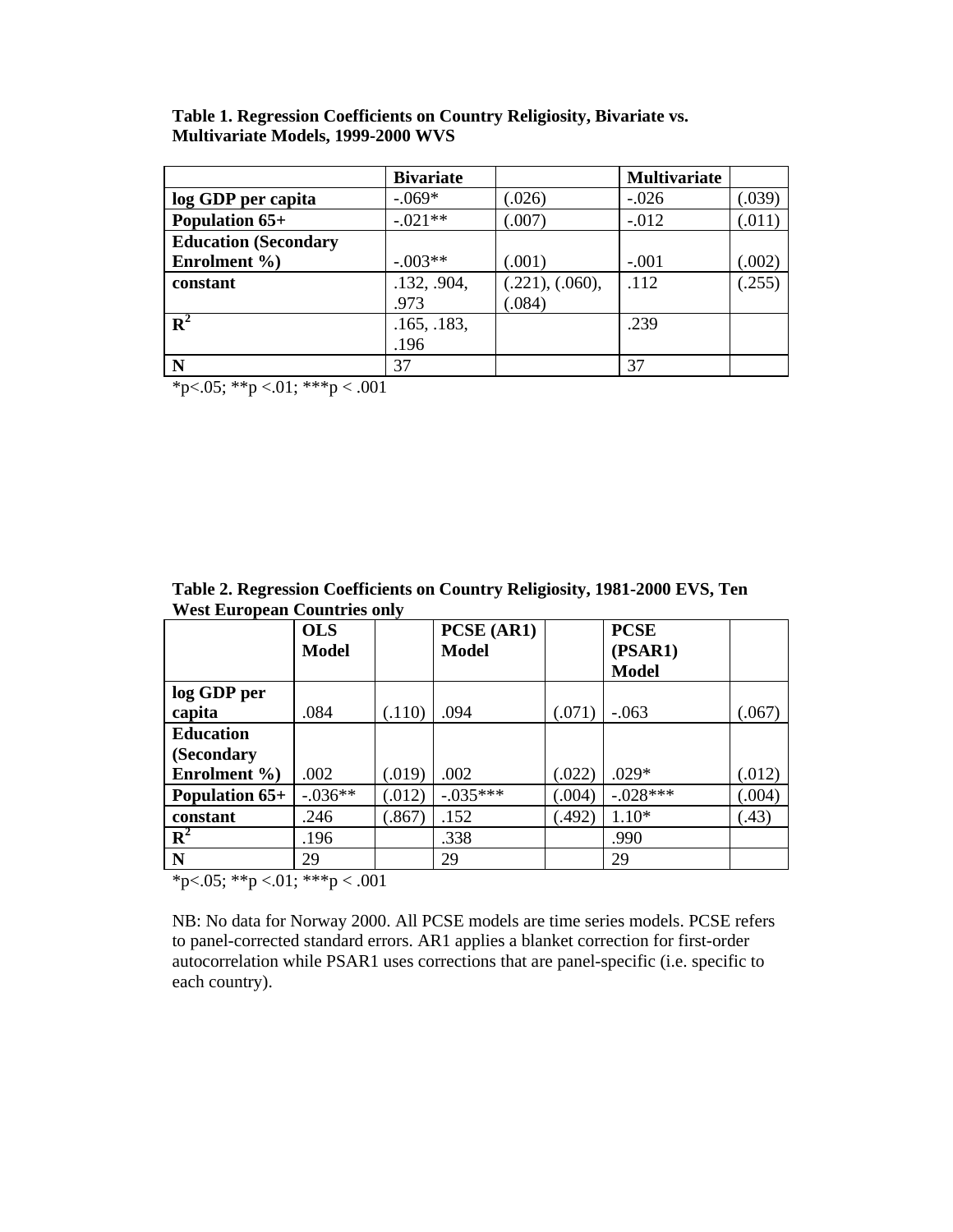| Country           | Coefficient | S.E.   | <b>Individual</b> | <b>Standardized</b> | Odds  | S.E.   |
|-------------------|-------------|--------|-------------------|---------------------|-------|--------|
| <b>Model</b>      |             |        | <b>Model</b>      | Coefficient         | Ratio |        |
| log GDP per       |             |        | Income            |                     |       |        |
| capita            | $-.063$     | (.067) | Category          | $-.020**$           | .985  | (.015) |
| <b>Secondary</b>  |             |        | <b>Education</b>  |                     |       |        |
| <b>Educated %</b> |             |        | (Age)             |                     |       |        |
|                   | $.029*$     | (.012) | Completed)        | $-.240***$          | .928  | (.000) |
| <b>Population</b> |             |        | Age               |                     |       |        |
| $65+$             | $-.028***$  | (.004) |                   | .004                | 1.000 | (.601) |
| constant          | $1.10*$     | (.43)  | constant          | 1.326               |       |        |
| <b>Wave and</b>   |             |        |                   |                     |       |        |
| Country           | not         |        |                   |                     |       |        |
| <b>Intercepts</b> | applicable  |        |                   | not reported        |       |        |
| $\mathbf{R}^2$    | .990        |        | Pseudo $R^2$      | .060                |       |        |
| N                 | 29          |        | N                 | 20634               |       |        |

**Table 3. Models of Country vs. Individual Religiosity, EVS, 1981-2000, Ten West European Countries only** 

\*p<.05; \*\*p <.01; \*\*\*p <.001

NB: Note that the country model presents a linear regression and the individual model a logistic regression. Both correct for heteroskedasticity arising from survey wave and country effects.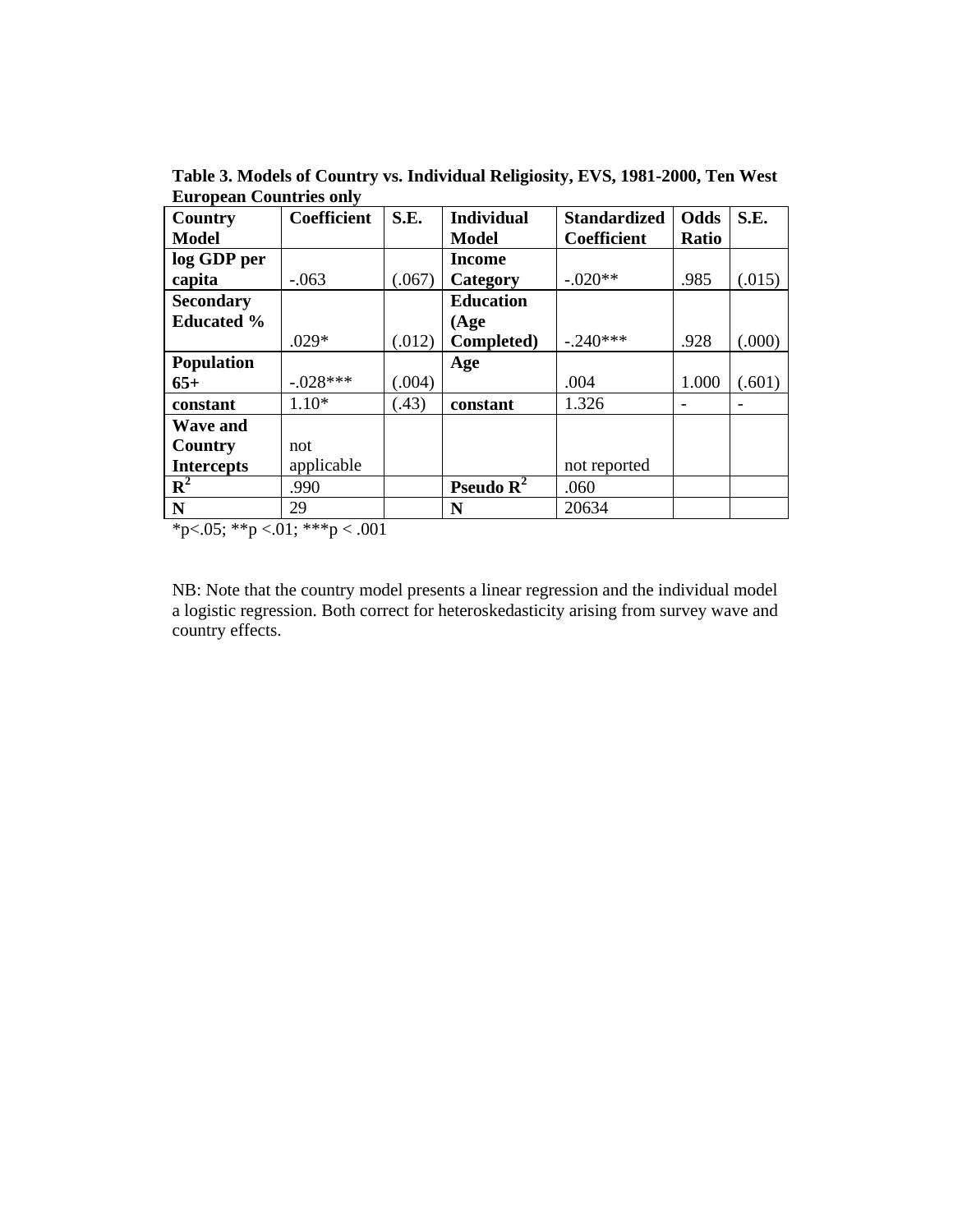|                       | <b>All</b> | Odds  | S.E.   | GDP        | Odds  | S.E.   | GDP<      | Odds  | S.E.   |
|-----------------------|------------|-------|--------|------------|-------|--------|-----------|-------|--------|
|                       |            | Ratio |        | \$20,000   | Ratio |        | \$5,000   | Ratio |        |
| <b>Children</b>       | .088***    | 1.090 | (.011) | $.135***$  | 1.143 | (.024) | $.066***$ | 1.067 | (.019) |
| <b>Marital</b>        |            |       |        |            |       |        |           |       |        |
| <b>Status</b>         | $-.036***$ | .971  | (.007) | $-.089***$ | .930  | (.014) | .018      | 1.015 | (.013) |
| Age                   | $.038***$  | 1.004 | (.001) | $.074***$  | 1.008 | (.002) | $.047*$   | 1.005 | (.002) |
| <b>Sex</b>            | $.128***$  | 1.589 | (.043) | $.124***$  | 1.566 | (.084) | $.121***$ | 1.554 | (.072) |
|                       |            |       |        |            |       |        |           |       |        |
| <b>Income</b>         | $-0.013$   | .991  | (.006) | $-.064***$ | .954  | (.011) | .014      | 1.010 | (.011) |
| <b>Education</b>      | $-.028**$  | .991  | (.003) | .008       | 1.002 | (.005) | $-.034*$  | .989  | (.004) |
| Pseudo $\mathbf{R}^2$ |            | .157  |        |            | .177  |        |           | .225  |        |
| N                     |            | 35207 |        |            | 8008  |        |           | 14650 |        |
| Pseudo $R^2$          |            | .161  |        |            | .157  |        |           | .225  |        |
| (Country)             |            |       |        |            |       |        |           |       |        |
| <b>Intercepts</b>     |            |       |        |            |       |        |           |       |        |
| Only)                 |            |       |        |            |       |        |           |       |        |
| N (Country            |            | 54559 |        |            | 9597  |        |           | 25456 |        |
| <b>Intercepts</b>     |            |       |        |            |       |        |           |       |        |
| Only)                 |            |       |        |            |       |        |           |       |        |

**Table 4. Logistic Regression on Individual Religiosity, Fixed Effects Model, 1999-2000 WVS**

 $*p<0.05; **p<0.01; ***p<0.001$ 

NB: Model presents both standardised coefficients and odds ratios for ease of mutual comparability.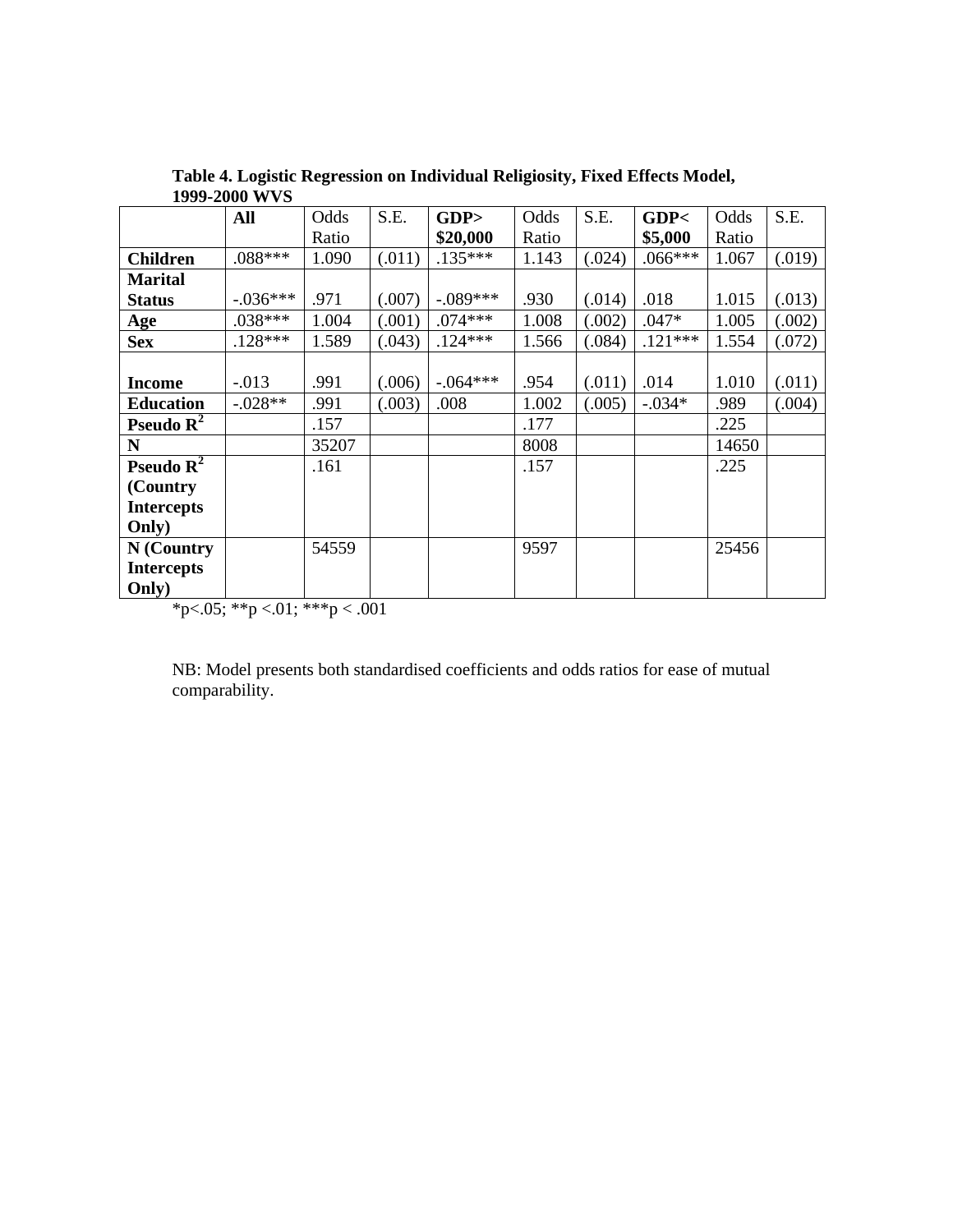|                       | All        |        | GDP         |        | GDP<       |        |
|-----------------------|------------|--------|-------------|--------|------------|--------|
|                       | countries  |        | \$20,000    |        | \$5,000    |        |
| <b>Children</b>       | 1.084***   | (.011) | $1.139***$  | (.023) | $1.070***$ | (.018) |
| <b>Marital Status</b> | $-.948***$ | (.007) | $-.927***$  | (.014) | $-.967**$  | (.012) |
| Age                   | $1.006***$ | (.001) | 1.009***    | (.002) | 1.004*     | (.002) |
| <b>Sex</b>            | $1.581***$ | (.043) | $1.561***$  | (.084) | 1.506***   | (.068) |
| <b>Income</b>         | $-.980***$ | (.006) | $-0.954***$ | (.010) | $-.983$    | (.010) |
| <b>Education</b>      | 1.002      | (.002) | 1.003       | (.005) | $-.998$    | (.004) |
| <b>C:Religiosity</b>  | 1.925***   | (.030) | 2.219 ***   | (.073) | $1.634***$ | (.039) |
| <b>C:log GDP</b>      | 1.004      | (.017) | 1.643       | .483)  | $-.860***$ | (.033) |
| per capita            |            |        |             |        |            |        |
| C: % Female           | 1.108***   | (.022) | 1.067       | (.082) | $1.096**$  | (.033) |
| <b>C: Secondary</b>   | $1.008***$ | (.001) | 1.001       | (.001) | $1.021***$ | (.001) |
| <b>Education</b>      |            |        |             |        |            |        |
| $(\%)$                |            |        |             |        |            |        |
| C:Total               | $1.736***$ | (.044) | 1.130       | (.204) | $2.130***$ | (.080) |
| <b>Fertility Rate</b> |            |        |             |        |            |        |
| Pseudo $\mathbf{R}^2$ | .137       |        | .174        |        | .185       |        |
| $\mathbf N$           | 33696      |        | 8008        |        | 14650      |        |

**Table 5. Logistic Regression on Individual Religiosity, Multilevel Model, 1999- 2000 WVS**

\*p<.05; \*\*p <.01; \*\*\*p < .001

NB: 'C:' refers to country level (level 2) parameters.